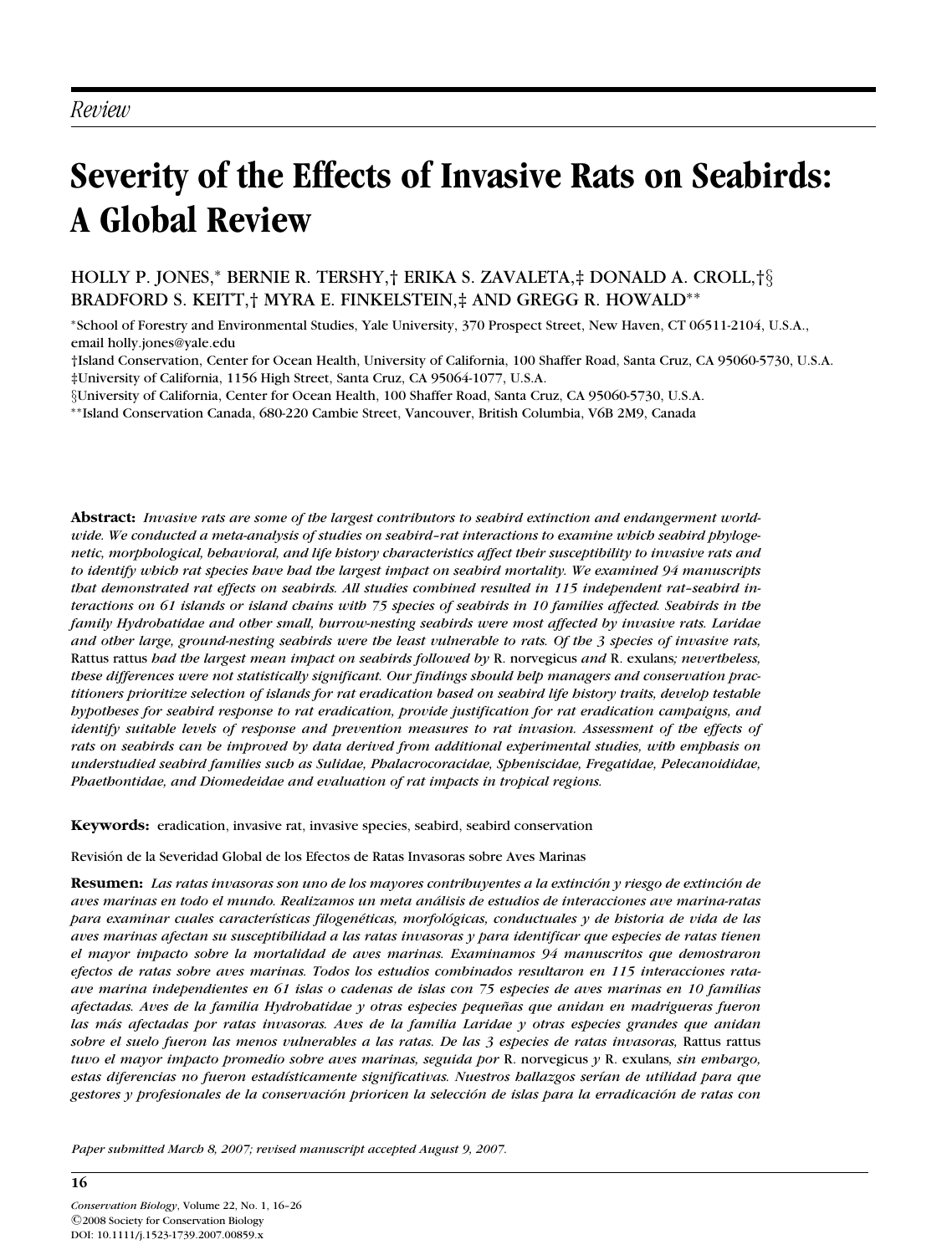*base en caracter´ısticas de la historia de vida de aves marinas, desarrollen hipotesis comprobables sobre ´ la respuesta de aves marinas a la erradicación de ratas, proporcionen justificación para campañas de erradicacion de ratas e identifiquen niveles adecuados de medidas de respuesta y prevenci ´ on de la invasi ´ on´ de ratas. La evaluacion de los efectos de ratas sobre aves marinas puede ser mejorada con datos derivados de ´ estudios experimentales adicionales, con ´enfasis en familias poco estudiadas como Sulidae, Phalacrocoracidae, Spheniscidae, Fregatidae, Pelecanoididae, Phaethodontidae y Diomedeidae y la evaluacion de los impactos ´ de ratas en regiones tropicales.*

Palabras Clave: ave marina, conservación de aves marinas, erradicación, especies invasoras, rata invasora

## **Introduction**

Seabirds play important regulatory roles in marine, intertidal, and terrestrial environments (e.g., Irons et al. 1986; Wootton 1992; Polis & Hurd 1996) because they forage throughout the world's oceans, consume an estimated 7% of ocean primary productivity (Brooke 2004*a*), and are a food source for other marine and terrestrial predators and humans (Feare 1976; Haynes 1987; Cuthbert 2003). On land and near shore, seabird guano fertilizes terrestrial, intertidal, and subtidal zones, enhancing local primary productivity (Loder et al. 1996; Schmidt et al. 2004; Fukami et al. 2006). Consequently, the conservation of seabirds and their habitats is important for maintaining global biodiversity and key ecosystem services (e.g., Towns et al. 1990; Martin et al. 2000; Atkinson 2002).

Given that seabirds play a substantial role in marine ecosystems, the threatened status of many seabird species is troubling. Of the 328 seabird species currently recognized, 102 are threatened or endangered and 5 are thought to be extinct (IUCN 2006). Invasive species are considered one of the largest terrestrial threats to the persistence of seabird breeding colonies (King 1985). Rats that are commensal with humans (*Rattus exulans*, *R. rattus*, and *R. norvegicus*) are the invasive species with the largest impacts on seabird populations because they occur on over 90% of all island archipelagos (Towns et al. 2006) and throughout all seabird habitats, excluding the highest latitudes. Rats are successful invaders because of their generalist foraging strategy and high adaptability to novel environments. Such strategies allow rats to opportunistically prey on seabirds while supplementing their diets with other island flora and fauna when seabirds are unavailable (Fleet 1972; Major et al. 2007).

Rats prey on seabird eggs, chicks, and adults, and are thought to be responsible for numerous seabird extirpations and population declines (Atkinson 1985). The effects of rats on all age classes of seabirds have helped spur the development of techniques to eradicate invasive rats from islands, which have been applied successfully in 318 campaigns globally and have become a highly effective seabird conservation tool (Howald et al. 2007). Because of the controversial nature of some rat eradication campaigns, however, (Towns et al. 2006), further investigation of the severity of rat impacts to seabirds and additional data to provide justification for the use of eradication techniques is needed.

We reviewed the literature on invasive rat and seabird interactions and used meta-analytic techniques to determine which characteristics make particular seabird species more or less vulnerable to invasive rat predation. Given limited conservation dollars and the introduction of rats to thousands of islands, prioritization of islands for rat eradication is necessary to maximize return on conservation investment. Rat eradications are currently prioritized with multiple factors in addition to seabird conservation benefits, such as eradication costs, benefits to other flora and fauna, and the probability of reinvasion (Martins et al. 2006; Donlan & Wilcox 2007). Here we systematically identified the characteristics that increase seabird vulnerability to rats. This information can help managers prioritize when, where, and in what order rats should be eradicated to protect breeding seabirds and can direct future research on rat–seabird interactions. We also provide guidelines for the development of testable hypotheses about seabird responses to rat eradication campaigns, identify seabirds with high susceptibility to rat predation, suggest ways to decide on which islands to invest in rat introduction prevention, and consider the response time and magnitude of response needed to respond to a rat invasion should one occur.

The last comprehensive review of rat predation on island avifauna was published over 20 years ago (Atkinson 1985). We updated and expanded on a subset of Atkinson's work by focusing on seabirds and considering this taxon in greater detail. Specifically, we evaluated the morphological, behavioral, and life history characteristics that influence seabird susceptibility to rat invasion; differences in the ability of the three rat species to affect seabirds; influence of rat introduction timing on rat impacts; and gaps in research of rat impacts on seabirds.

## **Methods**

We used electronic search engines, including Biosis Previews from Ovid and the Web of Science, to review scholarly papers. Keywords, such as *rat*, *seabird*,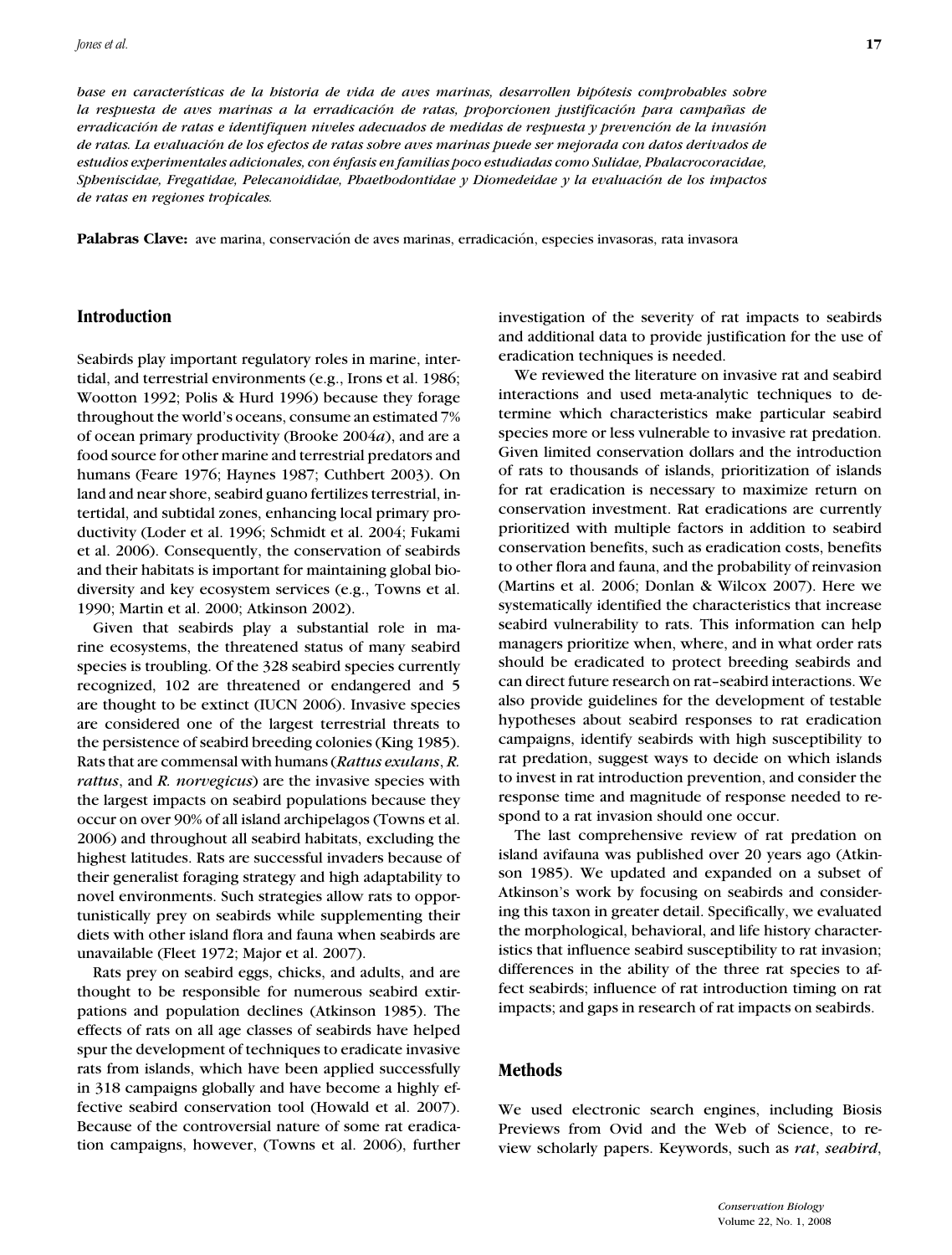*predation*, *island*, *non-native*, *exotic*, *invasive*, *introduced*, *predator*, *island nesting*, *seabird conservation*, and *eradication* were used alone and in various combinations to locate literature on search engines. We searched the libraries of Yale University, Island Conservation, the University of California, Landcare Research (New Zealand), New Zealand Department of Conservation, and the libraries of private individuals for unpublished (gray) literature. References cited in each reviewed paper were examined for relevant sources.

#### **Meta-Analysis**

We used meta-analysis to account for variation in the impact level of rats on seabirds among rat–seabird interactions reported in the literature. We investigated nine independent categorical variables separately in the analysis: seabird mean adult weight (small, ≤300 g; medium, 301– 600 g; large, 601–900 g; extra large, >900 g), life stage (eggs, chicks, eggs and chicks, adults, chicks and adults, eggs, chicks, and adults), nesting strategy (branches, ground surface, burrows, holes, and crevices), incubation period ( $\leq$ 30 days; 31-40 days; 41-50 days; >50 days), egg mass  $(\leq 20 \text{ g}, 21-40 \text{ g}, 41-80 \text{ g}, >80 \text{ g})$ , and eggshell thickness (≤0.20 mm, 0.21–0.30 mm, 0.31–1.00 mm,  $>1.00$  mm); time since rat introduction ( $\leq$ 300 years; 301–600 years; 601–2000 years; >2000 years); and rat species (*R. exulans*; *R. rattus*; *R. norvegicus*). Because data on time since rat introduction are often not precise, we subtracted 50 years from obscurely stated times of introduction. For example, for rat introductions stated as before 1700, we used 1650 as the time of introduction. Time since introduction categories were large enough to ensure that these adjustments did not transfer data points from one category to another. To ensure that our selected categories did not affect the outcome of our results, we repeated the time since introduction analysis with continuous rather than categorical variables. Other categorical ranges were selected to ensure results were classified into biologically meaningful ordinations for seabirds.

We used a fixed-effects model in Metawin 2.0 (Rosenberg et al. 2000) to calculate effect sizes and *Q* statistics. We defined a rat–seabird interaction as an impact (positive, negative, or neutral) of introduced rats on seabird individuals or populations. We categorized each interaction based on rat species, time since rat introduction, and seabird characteristics (family, mean adult weight, life stages depredated, nesting type, incubation period, egg mass, and eggshell thickness). Ideally in meta-analysis, effect sizes are calculated based on the data provided in each study and each effect size is weighted by the inverse of its sampling variance (1/var). Nevertheless, measures of effect sizes and variance data were not reported for most (>90%) of the studies we examined. To take advantage of the ability of meta-analytic techniques to weight effect sizes, we classified all the studies into one of four methodological groups: (1) isotopic analysis on rats to reveal composition of rat, (2) observation of seabird population decline after rat introduction, (3) experimental manipulation of rats (via rat eradication or control measures), or (4) direct observation of seabird depredation.

If the authors had not already done so, each stated interaction was transformed into a percentage of the local seabird population affected and assigned a categorical weight, which corresponded to the methodology of the study and the impacts observed by the authors (Table 1). Cases that reported percent impact on juvenile age classes or breeding success were not transformed into a percentage of the entire population affected, because population census data did not allow us to reliably scale rat effects to the population level. Instead, the results of juvenile- and breeding-success studies were reported as the proportion of the juvenile population affected and were given lower weights than other studies with numerical quantification of population level impacts. The lower weights helped account for the possibility of rats affecting a higher proportion of the population through adult predation or a lower proportion of the population through no adult predation.

The size of the impact ranged from 0 to 1, where 0 indicated no part of the local seabird population was affected and 1 indicated 100% of the local seabird population was affected. Weights ranged from 1 to 1000 with 1 being the lowest possible weight and 1000 being the highest. Table 1 provides the effects we assigned to studies with

**Table 1. Assigned rat effect sizes (as a proportion of the local seabird population affected), their given weights, and the associated justification for studies of rat effects on seabirds that did not numerically quantify rat effects.**

| <i>Impact</i><br><i>proportions 1/weight</i> |       | <i>Justification</i>                                                                                                                                                    |
|----------------------------------------------|-------|-------------------------------------------------------------------------------------------------------------------------------------------------------------------------|
| 0.01                                         | 0.001 | coexist with rats                                                                                                                                                       |
| 0.05                                         | 0.001 | minor effects                                                                                                                                                           |
| 0.10                                         | 0.10  | small losses of eggs and chicks                                                                                                                                         |
| 0.50                                         | 0.001 | breeding success doubled after rat<br>eradication                                                                                                                       |
| 0.50                                         | 0.25  | statistically significant, but does not<br>give exact numbers ( <i>i.e.</i> , breeding<br>numbers significantly lower on<br>islands with rats a Martin et al.<br>[2000] |
| 0.50                                         | 0.49  | predation observation without other<br>data                                                                                                                             |
| 0.50                                         | 0.49  | major in some years; minor in others                                                                                                                                    |
| 0.50                                         | 0.49  | effects could not be deciphered<br>because of coexistence with<br>introduced cats                                                                                       |
| 0.70                                         | 0.10  | increase following rat control                                                                                                                                          |
| 0.90                                         | 0.10  | near extirpation linked to rats                                                                                                                                         |
| 0.99                                         | 0.10  | 100% of 1 or 2, but not all age classes<br>(eggs, chicks, or adults) lost in a<br>year                                                                                  |
| 1.00                                         | 0.001 | complete extirpation linked to rats                                                                                                                                     |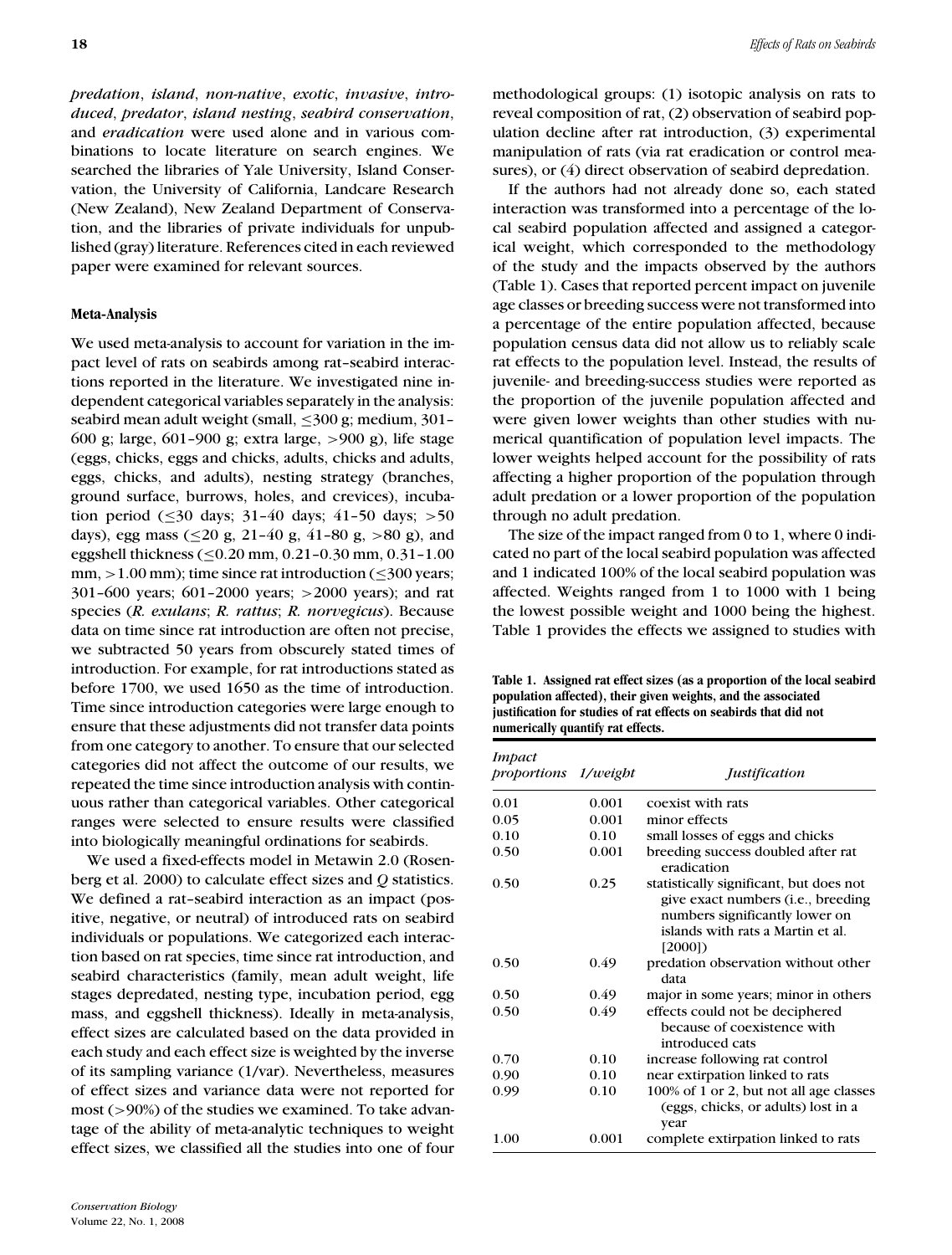no numerical quantification and the justification for the assigned effect sizes. Studies that merely stated that rats affected seabirds and provided no numeric calculation were given low weights, whereas numerically descriptive studies were given higher weights. For example, studies in which authors reported seabird extirpation were given an impact of 1 and a high weight (1000). A few of the studies reported rat effects on seabirds that could not be quantified due to the presence of invasive cats (*Felis catus*;  $n = 6$ . Cats also prey on seabirds, leaving the effects from cats and rats difficult to distinguish from each other. Thus, studies with invasive cats were given the lowest possible weight (1) to limit their influence on calculated effect sizes. The assigned weights therefore emphasized studies that had more robust methods. To ensure our weights did not bias our results, we did an unweighted analysis and compared the results with our weighted analysis.

The methodological categories included the following study approaches: direct observations recorded with video cameras; seabird bones in rat middens; remains of seabirds in rat gut contents; rat-chewed eggshells; and seabird carcasses with signs of rat depredation. Studies in which rat effects were "inferred from population decline" generally documented seabird breeding number declines following rat introductions. Stable isotopic analysis studies used rat gut contents to infer rat diet composition. Experimental manipulations usually documented seabird recovery following rat control or eradication measures. In the case of multiple papers citing the same rat–seabird interaction(s) on an island or island chain, experimental manipulations were used preferentially to calculate effect sizes. In the absence of experimental manipulations, we used the most numerically descriptive paper to calculate effect sizes. We categorized single rat–seabird interactions that cited two rat species into two separate interactions for rat analyses.

We selected Glass' delta as our effect size metric, which equals the experimental mean minus control mean, all over the standard deviation of the control group. In our study, controls indicated the absence of rats and resulted in all control means equaling zero (no effect). Variance was substituted with the assigned weights because <10% of studies reported measures of dispersion. We tested for significant effect sizes across all studies and for significant differences in effect size among categories with randomization tests. For each analysis *p* values (with post hoc Bonferroni corrections) and mean effect size confidence intervals were generated from resampling with 999 randomizations of the data. This procedure, unlike conventional statistics such as chi-square, is robust to non-normal data distributions, which are common in meta-analyses due to small sample sizes and heterogeneity among studies (Rosenberg et al. 2000). Owing to low sample sizes and heterogeneity in studies reviewed, we considered results significant at  $\alpha \leq 0.10$ .

In addition to looking at overall rat effects across studies, we used Metawin 2.0 to look for significant differences in the magnitude of rat impacts for individual variable categories with a method analogous to analysis of variance (ANOVA). For example, in each variable category, such as the different weight-class categories in the variable seabird weight, the mean effect size, *E*+, of rat impact was calculated. Here, effect sizes indicated the mean proportion of the seabird populations in that category affected and the values ranged from zero to one. Zero indicated 0% of the seabirds in that category were affected by rats and 1 indicated 100% of the seabirds in that category were preyed on by rats (i.e., seabirds were extirpated). Effect size was considered significant if its confidence interval did not include zero (Rosenberg et al. 2000). Bias, also referred to as bootstrap, confidence intervals were used to estimate the range of uncertainty around test statistics. Bias confidence intervals are robust to nonparametric data and are a more conservative estimate of uncertainty than conventional confidence intervals (Efron & Tibshirani 1993).

#### **Analysis of Independent Variables**

Independence analyses were performed with Systat 10 (SYSTAT 2000). We used nine independent variables in our analysis; five quantitative (seabird weight, egg mass, eggshell thickness, incubation period, and time since rat introduction) and four categorical (seabird family, nesting strategy, life stage depredated, and rat species). We transformed data on life stage depredated into the percentage of the seabird population each life stage represents by setting the proportion of eggs, chicks, and adults (including all postfledging birds) at 10%, 20%, and 70% of the population, respectively. Although these were crude estimates, when age-class proportions were varied, independence test patterns were consistent. Thus, for independence analyses, we changed life stage to the proportion of seabirds affected. For the remaining three categorical variables, Pearson chi-square statistical analyses were performed to test for independence. We tested for independence of the quantitative variables with pairwise Pearson correlation coefficients with Bonferroni corrected *p* values. To test for independence between the categorical and quantitative data, we performed ANOVA with post hoc Bonferroni corrections for *p* values. Results were considered significant at  $\alpha \leq 0.10$ .

## **Results**

#### **Variable Independence**

Owing to low sample sizes, we were unable to perform tests for independence between seabird family and rat species or seabird family and nesting type. Not all variables were independent of each other (see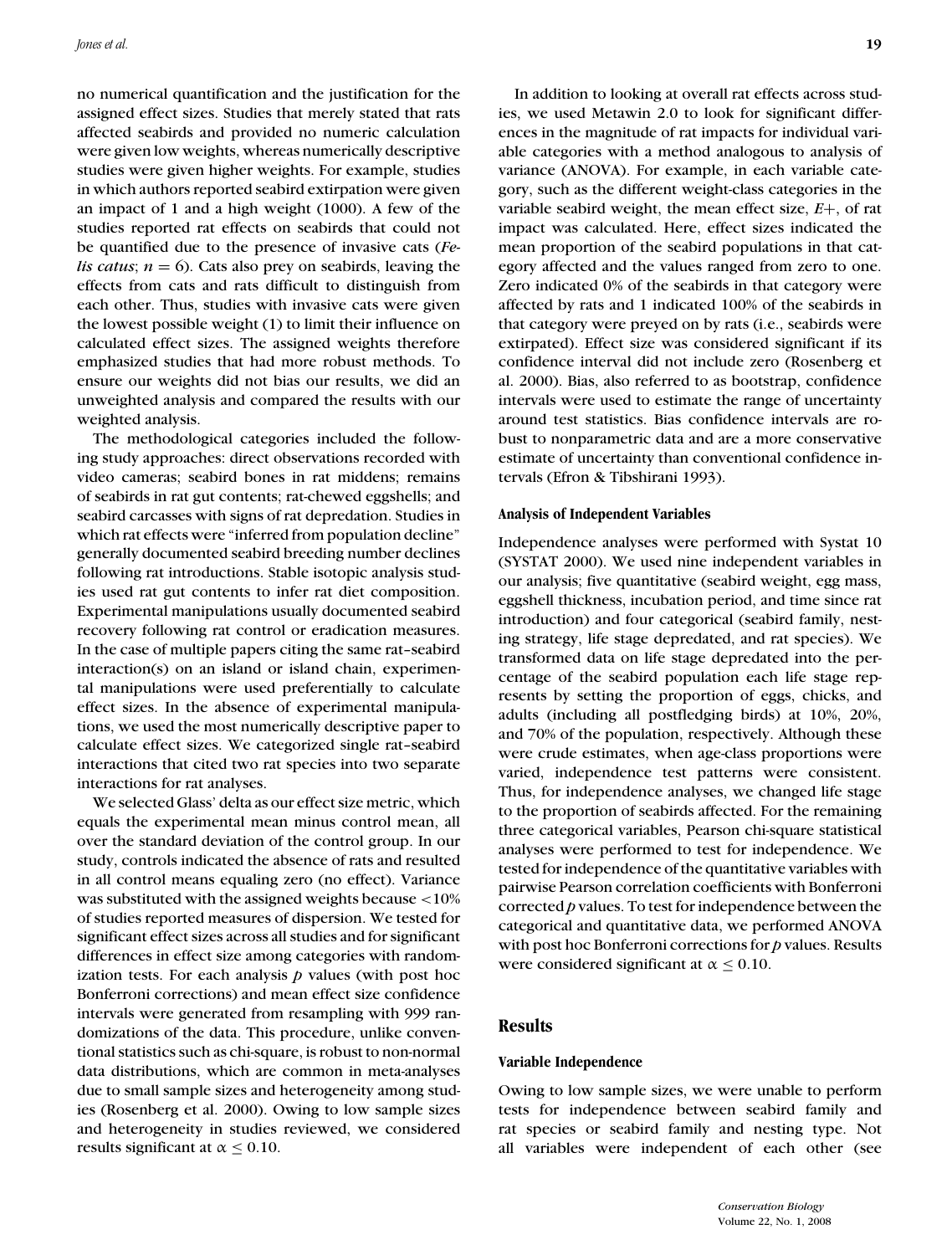Supplementary Material). As a result, for some analyses, the mechanisms underlying significant relationships between seabird characteristics and the severity of rat impacts could not be clearly identified. Nevertheless, identification of the seabird characteristics that best predicted rat impacts was possible.

## **Geographic Distribution and Study Type**

Our review confirmed that rats can be successful invaders in most island environments, from wet tropical to subarctic tundra. Rat predation on seabirds was widespread globally; 94 studies demonstrated some impact of introduced rats on seabirds. Together the studies presented 115 independent rat–seabird interactions on 61 islands or island chains for 75 species of seabirds in 10 families (see Supplementary Material; Fig. 1). Seventy-three percent of studies  $(n = 69)$  cited direct observations of rat predation without effect quantification;  $12\% (n = 11)$ used experimental manipulation to calculate rat effects; 12%  $(n = 11)$  inferred rat effects from population decline; and  $3\%$  ( $n = 3$ ) used isotopic analysis to infer rat effects. Rats were also shown to extirpate seabird populations directly; our review documented 10 seabird population extirpations following invasive rat introduction (see Supplementary Material).

## **Seabird Traits**

The overall documented impact of rats on seabirds was detrimental across all studies  $(E+ = 0.347)$ , bias CI = 0.2074–0.4884). Seabird phylogeny, morphology, behavior, and life history influenced the impact of rats on seabirds.

Seabird families were not evenly affected by rats (Fig. 2a;  $p < 0.01$ ;  $n = 114$ ). Hydrobatids endured the highest mean population impacts, and albatrosses (Diomedeidae), frigatebirds (Fregatidae), and larids experienced the lowest mean population impacts. (Spheniscidae seabirds were excluded from this analysis because there was an insufficient number of studies.) Rats extirpated half the Hydrobatidae seabirds in the studies we examined  $(n =$ 4 of 8), which suggests rats have higher effects on hydrobatids than all other seabird families. Alcids were also affected strongly, with rats inflicting an 83% mean population impact (Fig. 2a). Many hydrobatids and alcids exhibit burrow- or crevice-nesting strategies (Gaston & Jones 1998; Brooke 2004*b*), a life-history trait that may explain their high susceptibility to rat predation. Rat species frequent burrows and crevices when foraging, nesting, and caching food (Calhoun 1963; Cheng et al. 2005); thus, burrow- and crevice-nesting seabird species, such as hydrobatids and alcids (Gaston & Jones 1998;



*Figure 1. Locations of rat–seabird interactions reviewed for meta-analysis. Dot sizes indicate the number of seabird species affected.*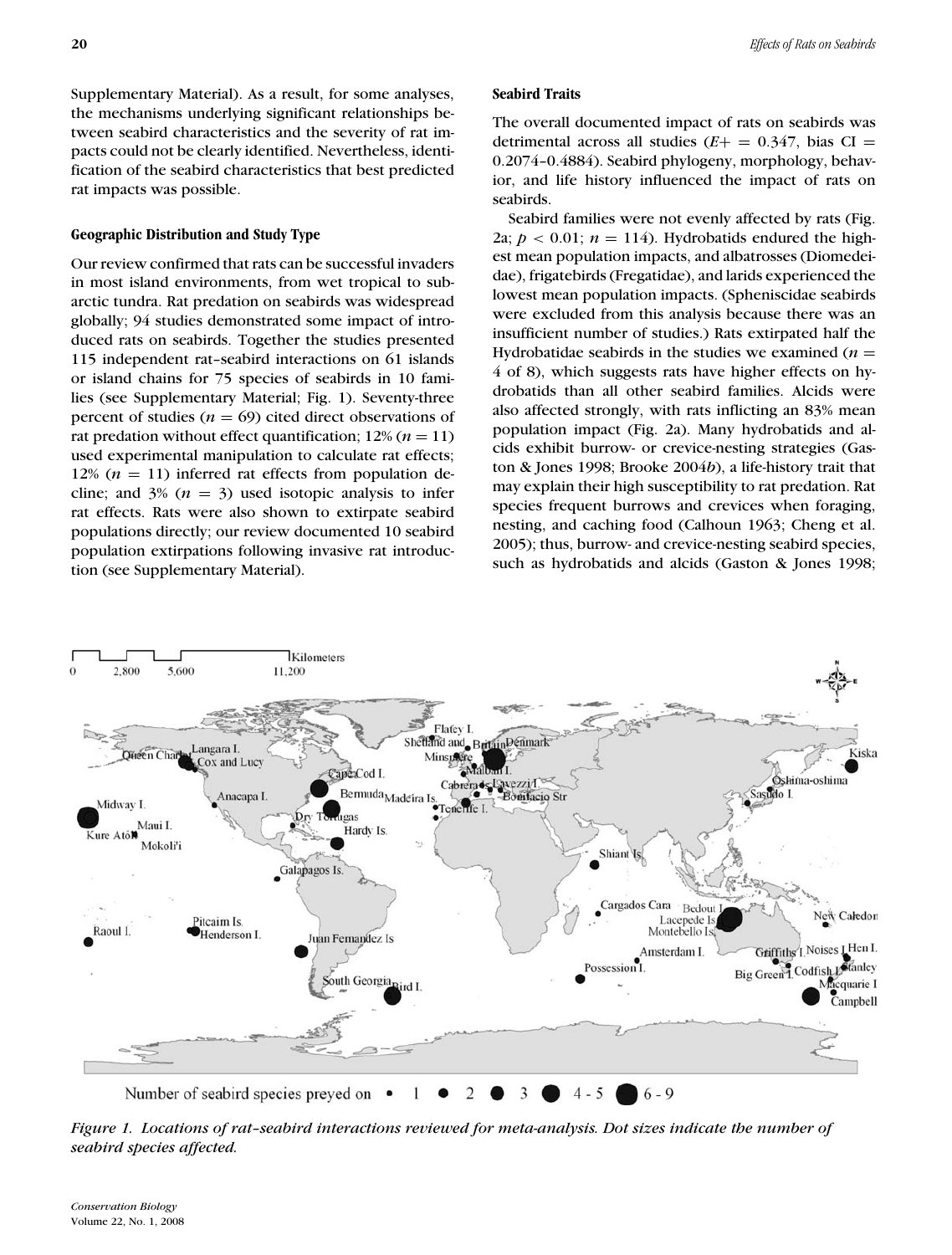

*Figure 2. Mean rat effect sizes categorized by seabird (a) family (Su, Sulidae; Fr, Fregatidae; Di, Diomedeidae; Ph, Phaethontidae; La, Laridae; Pr. Procellariidae, Pe, Pelecanoididae; Al, Alcidae; Hy, Hydrobatidae), (b) mean adult weight (small,* ≤*300 g; medium, 301–600 g; large, 601–900 g; extra large,* >*900 g), (c) life stage at which the seabird is depredated (e, eggs; c, chicks; a, adults, and (d) seabird nest type (brch, branch; grnd, ground; crev, crevices; burr, burrows). Horizontal lines are mean effects and vertical lines are bias confidence intervals obtained through the randomization method.*

Brooke 2004*b*), are at higher risk from rat predation than ground nesters (e.g., Laridae, Diomedeidae, Spheniscidae, Phaethontidae, and Fregatidae). In addition, hydrobatid and alcid adults often weigh less than most other seabirds in our analysis (Supplementary Material), a factor that could make them easier prey items for invasive rats.

Compared with other seabird families, Pelecanoidids had unusually narrow confidence intervals for average rat effects across the studies we reviewed (Fig. 2a). We believe the small confidence intervals are an artifact of low sample size  $(n = 2)$  rather than a reflection of biological reality because both studies report the same impact level.

No significant effects of rat impacts on mean adult weight of seabirds were detected (Fig. 2b;  $p = 1$ ;  $n =$ 115); nevertheless, rats had a 49% population impact level on small seabirds, a value much higher than the 7% impact level on the largest seabirds evaluated. Rats can prey on all life stages of small birds (eggs, chicks, and adults), and even though rat predation did not vary according to the life stage at which the seabird was taken (Fig. 2c;  $p =$ 0.14;  $n = 115$ ), seabirds that experienced rat predation across all life stages had the highest mean impacts from rats.

Rat predation varied across seabird nesting types (Fig. 2d;  $p < 0.05$ ;  $n = 115$ ). Burrow-nesting seabirds experienced the highest mean impacts from rats and ground nesters experienced comparatively much lower impacts. The difference we observed in rat predation may be due to ground-nesting seabirds being larger (on average) and more adapted to defending themselves and their offspring from native predators (Tinbergen 1967; Lack 1968). Ground nesters are diurnal and actively defend their nests from predation (Kruuk 1964; Tinbergen 1967; Lack 1968), whereas burrow nesters are often nocturnal, which is thought, in addition to their nesting strategy, to be their only antipredator defense (Lack 1968). Therefore, burrow-nesting seabirds may be more vulnerable to nocturnal rat predation than their diurnal, ground-nesting counterparts. Nevertheless, because seabird weight and nesting type are not independent of each other (i.e., it is impossible for large seabirds such as albatrosses to nest in small burrows or crevices), it is unclear whether seabird nesting choice or seabird weight was responsible for the observed lower rat impacts on ground-nesting seabirds.

Seabird incubation period (Fig. 3a;  $p = 0.918$ ;  $n = 94$ ), egg mass (Fig. 3b;  $p = 1$ ;  $n = 87$ ), and eggshell thickness (Fig.  $3c; p = 1; n = 39$ ) did not differentially affect rat predation. Nevertheless, sample sizes were relatively small in these categories, making resolution of differences difficult.

## **Rat Species and Time since Introduction**

We found no difference in predation between rat species and seabird body weight ( $\chi^2 = 2.625$ , df = 2, p = 0.446). In fact, the smallest rat, *R. exulans* (adult mass ∼65 g) preyed on Laysan Albatross (*Phoebastria immutabilis*) adults (mass ∼2855 g), one of the largest seabirds in our review, supporting the findings that small-mammal predation can result in population-level impacts to large seabirds (Cuthbert & Hilton 2004; Wanless et al. 2007). The three rat species did not differ significantly in the seabirds they preyed on according to nesting type ( $\chi^2$  = 4.859, df =  $4, p = 0.302$ ; nevertheless, qualitatively, *R*. *rattus* preyed mainly on burrow-nesting seabirds (43% of predation events) and *R. norvegicus* and *R. exulans* preyed on burrow nesters and ground nesters equally (Fig. 4). A lack of data for rat predation and seabirds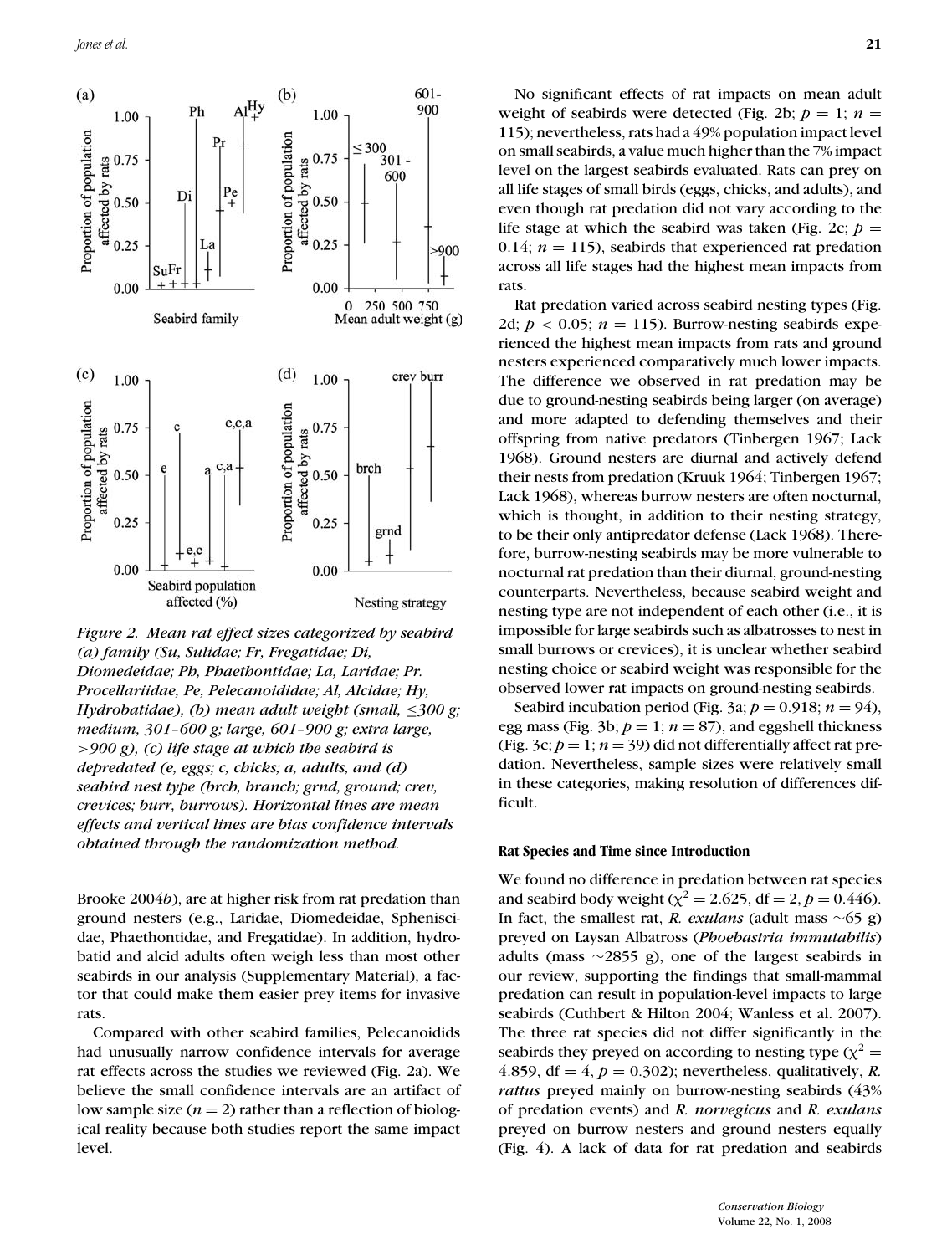

*Figure 3. Mean rat effect sizes categorized by seabird (a) incubation period, (b) average egg mass, and (c) eggshell thickness. Horizontal lines are mean effects and vertical lines are bias confidence intervals obtained through the randomization method. Numbers above vertical lines represent the corresponding category used to perform the meta-analysis.*

with multiple nesting types left us unable to investigate whether this qualitative trend shows a real preference or whether it is an artifact of the seabird nesting strategies that rats encounter on introduction.

The meta-analysis showed no statistical difference between the 3 rat species in their severity of seabird predation (Fig. 5a; *p* = 0.28; *n* = 118). Nevertheless, *R. rattus* had a much higher mean seabird population impact (48%) than *R. norvegicus* (24%) and *R. exulans* (20%), which suggests biological relevance despite statistical insignificance.

Rat effects were not significantly different for seabirds exposed to rat predation for different lengths of time (Fig. 5b;  $p = 1$ ;  $n = 108$ ), which suggests that time since rat introduction may not be an important factor in driving rat effects on seabirds. When the analysis was repeated



*Figure 4. Number of seabird species each rat preyed on categorized by seabird nesting type (*norveg*,* is norvegicus*).*

with continuous rather than categorical times since introduction, the same results were obtained.

#### **Unweighted Analyses**

When all analyses were conducted without our assigned weights, eggshell thickness was the only result that changed qualitatively. Nonqualitative changes (i.e., the pattern remained the same) were found: seabird nest type became statistically nonsignificant ( $p = 0.144$ ), and rat



*Figure 5. Mean rat effect sizes categorized by (a) mean adult rat weight and (b) time since rat introduction. Horizontal lines are mean effects and vertical lines are bias confidence intervals obtained through the randomization method. Numbers above vertical lines represent the corresponding range of years used to perform meta-analysis.*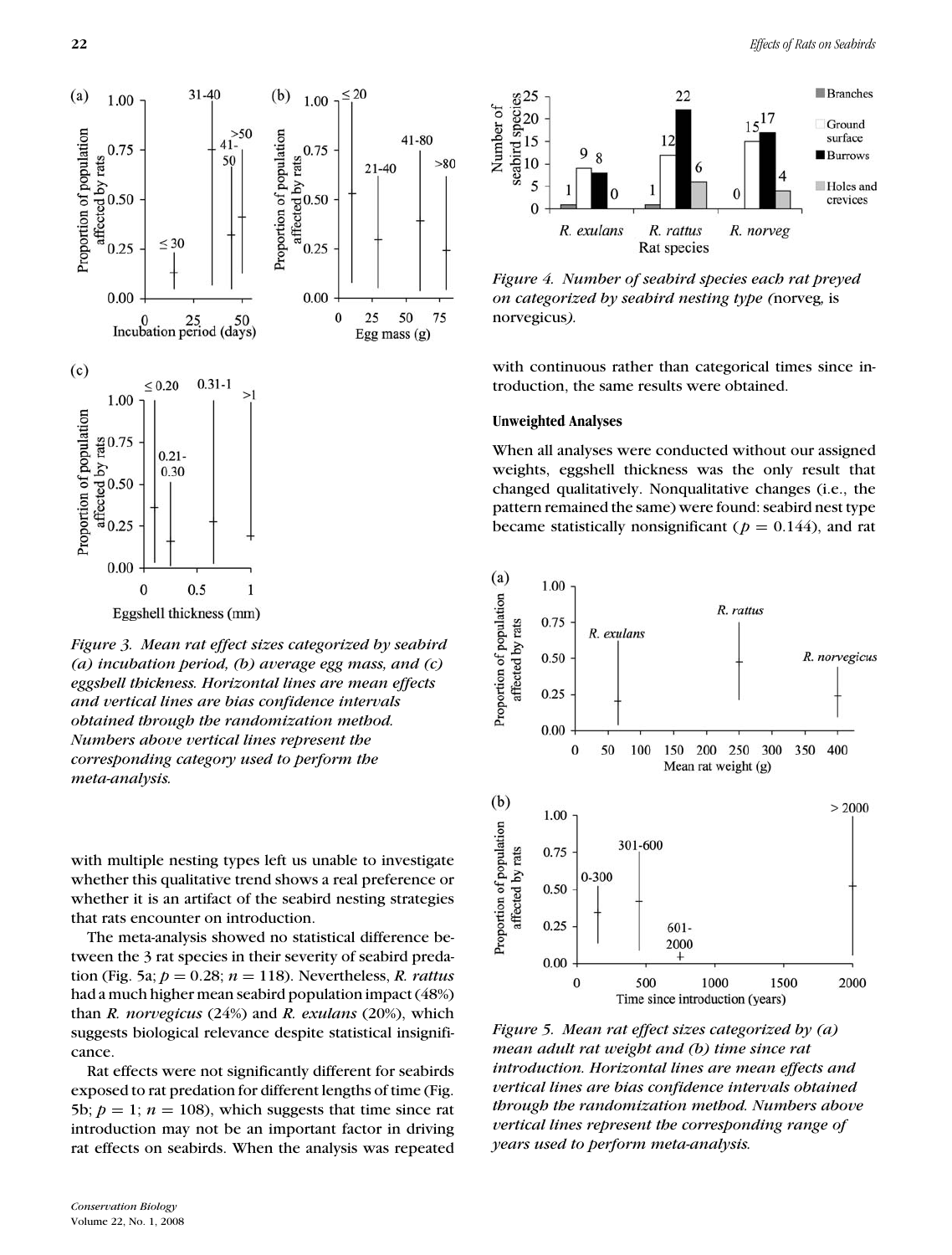species effects changed slightly. *R. rattus* still had the highest mean effect size, *R. exulans* the second highest, and *R. norvegicus* the smallest, which suggests that differences between *R. exulans* and *R. norvegicus* are difficult to tease apart.

#### **Fail–Safe Analysis**

One potential issue with meta-analysis is publication bias, or the lack of published studies indicating no significant effects. Use of the fail–safe number (Rosenthal 1979), which is the number of studies that would have to show no effect to change the results of meta-analysis from significant to nonsignificant, is one method that addresses publication bias (Rosenberg et al. 2000). Rosenthal (1979) suggests that a fail–safe number needs to be at least 5*n* + 10 for one to be confident of results, where *n* is equal to the number of studies reviewed. We calculated the fail–safe number with Rosenberg's (2005) adaptation of Rosenthal's (1979) method and found that it would take 82,346 studies that show no rat effects to change the overall effect size for the studies we reviewed.

## **Discussion**

Our fail–safe analysis makes us confident that the measured effect sizes of rat impacts to seabirds are significant and cannot be ascribed to sampling bias. In fact, our calculated effect sizes may underestimate actual rat effects because some seabirds are likely extirpated long before rat effects are documented. Considering rat introductions began over 2000 years ago, our review missed cases of undocumented seabird extirpations. Although a few cases reviewed  $(n = 10)$  indicated that seabirds were extirpated, this number is likely much higher for seabirds unable to coexist with rats for substantial lengths of time. We can examine which seabird species may require immediate conservation action if we consider a lower confidence interval for mean rat effect size of  $\geq$ 20% to be seriously detrimental to seabird populations for seabirds in a particular category. Seabirds that meet this criterion are Hydrobatids and Alcids, those that weigh 300 g or less, those with all life stages taken by rats, those that nest in burrows, and those exposed to *R. rattus*. Seabirds that meet any or all of these categories are in immediate danger of being extirpated (if rats are already present) or are at high risk should rats invade islands on which they breed.

## **Seabird Traits**

Atkinson (1985) suggests that smaller birds that nest in crevices and burrows are the most vulnerable to rat predation. Our findings confirm these predictions. The smallest seabirds had much higher population impacts from rat predation than the largest seabirds (49% and 7% levels of population impact, respectively), whereas burrow and crevice nesters experienced the highest mean rat impacts. Atkinson (1985) also proposes that birds with thicker and heavier eggs and with shorter incubation periods are less vulnerable to predation. In contrast, our results show that neither egg characteristics nor incubation period correlated with rat predation intensity. Nevertheless, the sample sizes we used were low for egg-size analyses, and more data may help distinguish differences between predation intensity and egg size. The lack of a correlation between incubation period and rat impact may suggest that rats can affect equally seabirds that are exposed to long or short stints of predation.

#### **Rat Species and Time since Introduction**

The differences in rat mean effect sizes agree with the general hypothesis that *R. rattus* has the highest and *R. exulans* the least potential to devastate avifaunal (including land bird) populations (Atkinson 1985). Excluding land birds, Atkinson (1985) found that *R. norvegicus* preys on more seabird species (*n* = 27) than *R. rattus*  $(n = 12)$  and *R. exulans*  $(n = 12)$  and thus suggests that *R. norvegicus* is likely to have the highest impact to seabirds. Nevertheless, when we scaled Atkinson's data to the number of island groups invaded, *R. exulans* appeared to have the highest effects. *R. exulans* depredated 4.0 seabirds per island, whereas *R. norvegicus* and *R. rattus* depredated 1.9 and 1.3 seabirds per island, respectively. Our results showed a different pattern, *R. rattus* preyed on more seabird species (1.8 per island) than *R. norvegicus* (1.6 per island) and *R. exulans* (1.1 per island; Supplementary Material). McDonald et al. (1997) suggest *R. rattus* has a low potential to affect breeding seabirds, but our results suggested the opposite. Seabirds exposed to *R. rattus* predation exhibited at minimum a 21% population-level impact compared with seabirds exposed to *R. norvegicus* or *R. exulans*, which exhibited at minimum a 9% and 4% population-level impact, respectively.

Our data suggest that rat predation effects on seabirds are independent of time since rat introduction. Nevertheless, we had no data for recent introductions (<87 years ago), which limited detection of a time effect because nearly all seabirds that cannot coexist with rats were excluded from our analyses. For those species or populations of seabirds that do coexist with rats, rat impacts can continue for millennia (Martin et al. 2000). Martin et al. (2000) studied islands in the Mediterranean and found Storm-Petrels (*Hydrobates pelagicus*) are limited to rat-free islands, whereas the least vulnerable seabirds are ground-nesting gulls (*Larus cachinnans* and *L. audouinii*), which supports our findings that rat predation varies according to seabird traits (small burrow nesters were more vulnerable than large ground nesters).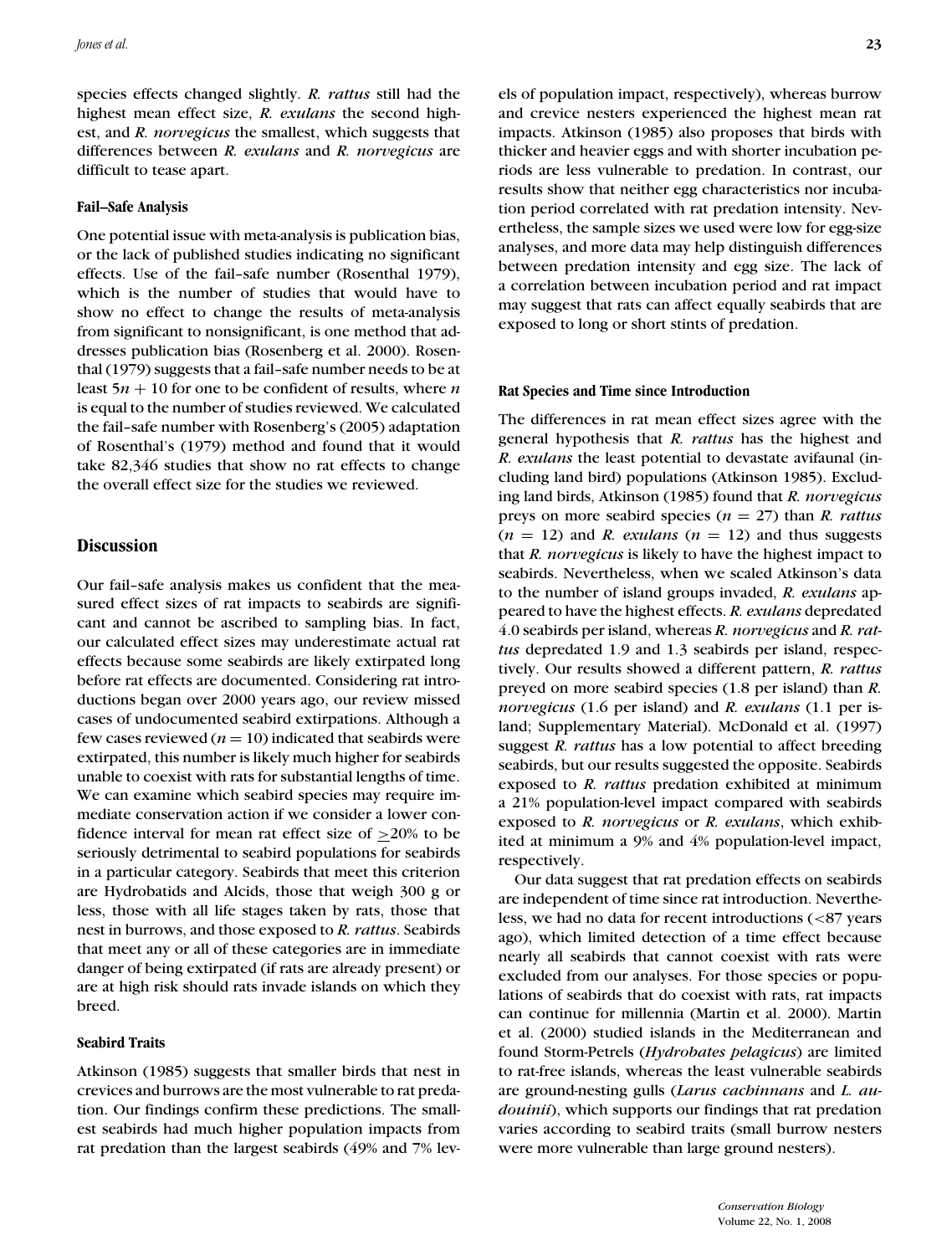### **Future Research Directions**

No studies noted rat impacts on seabirds from the families Pelecanidae or Phalacrocoracidae, most likely due to a lack of existing data rather than that these seabirds are immune to rat predation. Spheniscidae, Fregatidae, Sulidae, Pelecanoididae, Phaethontidae, and Diomedeidae are similarly underrepresented in this review because of the few studies on their interactions with rats ( $n = 1, 2$ , 2, 2, 3, and 3, respectively). More information on seabirds from understudied families interacting with invasive rats will help prioritization of rat eradications, establishment of appropriate levels of rat introduction prevention measures, and increase efficacy of rat invasion responses.

Few  $(n = 11)$  researchers used experimental manipulation in their studies as a means to evaluate the extent of rat predation on seabirds. The lack of experimental evidence is partly due to the nocturnal activity and food-caching strategies of rats. Such behaviors make it difficult for researchers to directly quantify rat effects on seabirds because most predation occurs at night and below ground, and often individual seabirds or eggs disappear overnight with no sign of predation. Comparing predation before and after rat control or eradication is the most common method of experimental manipulation, but artificial nest studies also provide a means to quickly quantify rat effects (e.g., Jones et al. 2005). Although proving rat effects can be challenging, the lack of experimental approaches represent a significant gap in our current research. Improving the experimental evidence of rat effects will provide a better basis for eradication campaigns and help prioritize seabird conservation strategies.

Atkinson (1985) postulates that seabirds between the latitudes of 15◦N and 20◦S are at lower risk from invasive rats because of their coexistence with land crabs. Land crabs prey on seabirds and because seabirds may have evolved defenses against land crab predation, they may be better able to cope with invasive rat predation. Similarly, seabirds on islands with native rat species may be less vulnerable to invasive rats (Atkinson 1985). We could not explore either of these hypotheses because of low sample sizes in the tropical latitudes ( $n = 5$ ) and because no studies documented the presence of native rats.

One important factor we did not consider is the presence of multiple rat species on one island. Only 4 of the 115 interactions we reviewed had more than one rat species present, even though multiple introductions are common (Howald et al. 2007). Multiple rat species may produce combined effects on seabirds that are different from what might be expected of each species individually. Unfortunately, the low number of studies that evaluated the effects of multiple rat species on seabirds left us unable to explore any possible combined effects further. Research on how rat dominance hierarchies affect seabird species would be useful in the context of rat eradication and seabird conservation programs.

Another factor we could not evaluate was the situation in which multiple seabird species are present as food sources for rats. Imber (1978) suggests that islands with multiple seabird species breeding throughout the year may provide a constant source of food for rats, leading to higher rat densities and stronger overall impacts to breeding seabirds. Furthermore, seasonally breeding seabirds that breed when other food sources for rats are scarce (i.e., other seabirds or vegetation) may also be especially vulnerable (Imber 1978). A similar situation could exist for tropical seabird species that have asynchronous breeding periods and thus are susceptible to rat predation year round. Nevertheless, the greater availability of other food sources on tropical islands could potentially reduce the impact of rats on seabirds. We were unable to explore any of these scenarios because of limited sample sizes. The restricted data on multiple interactions point to a limitation of meta-analysis: it may oversimplify multiple interacting factors and thus provide oversimplified results. Although we studied nine variables, it is likely a combination of these and other variables contribute to a specific seabird species' vulnerability to rats. Nevertheless, for prioritizing rat eradications for seabird conservation, prioritizing efforts to prevent or respond to rat introductions, and directing future hypothesis testing on seabird response to rat removal, our findings, although oversimplified, are useful. In fact, evaluating a few variables while recognizing the importance of others may be the only way to make meaningful recommendations to island managers, who often require simple answers for complex problems.

## **Conclusions**

Although the seabird species in our review are not an exhaustive representation of species affected by invasive rats, the emergent pattern is consistent with the generally accepted views of which factors influence the severity of invasive rats' impacts on seabirds (Moors & Atkinson 1984; Atkinson 1985). Small seabirds, those that have all life stages preyed on and those that nest in burrows, are the most susceptible to invasive rat predation. Stormpetrels (Hydrobatidae) fit all these criteria and are particularly defenseless to rat invasions. Although all rats had strong effects on seabirds, *R. rattus* showed the strongest mean effects. Our data on the possible nesting-type preferences of different rat species suggest that a second *Rattus* invasion to an island could result in new seabird species being put at risk.

Islands that are home to populations of *R. rattus* and small seabirds that nest in burrows (e.g., Hydrobatidae, Alcidae, Pelecanoididae, and some Procellariidae) should be given higher priorities in invasive-rat removal programs and are candidates for more intense invasive-rat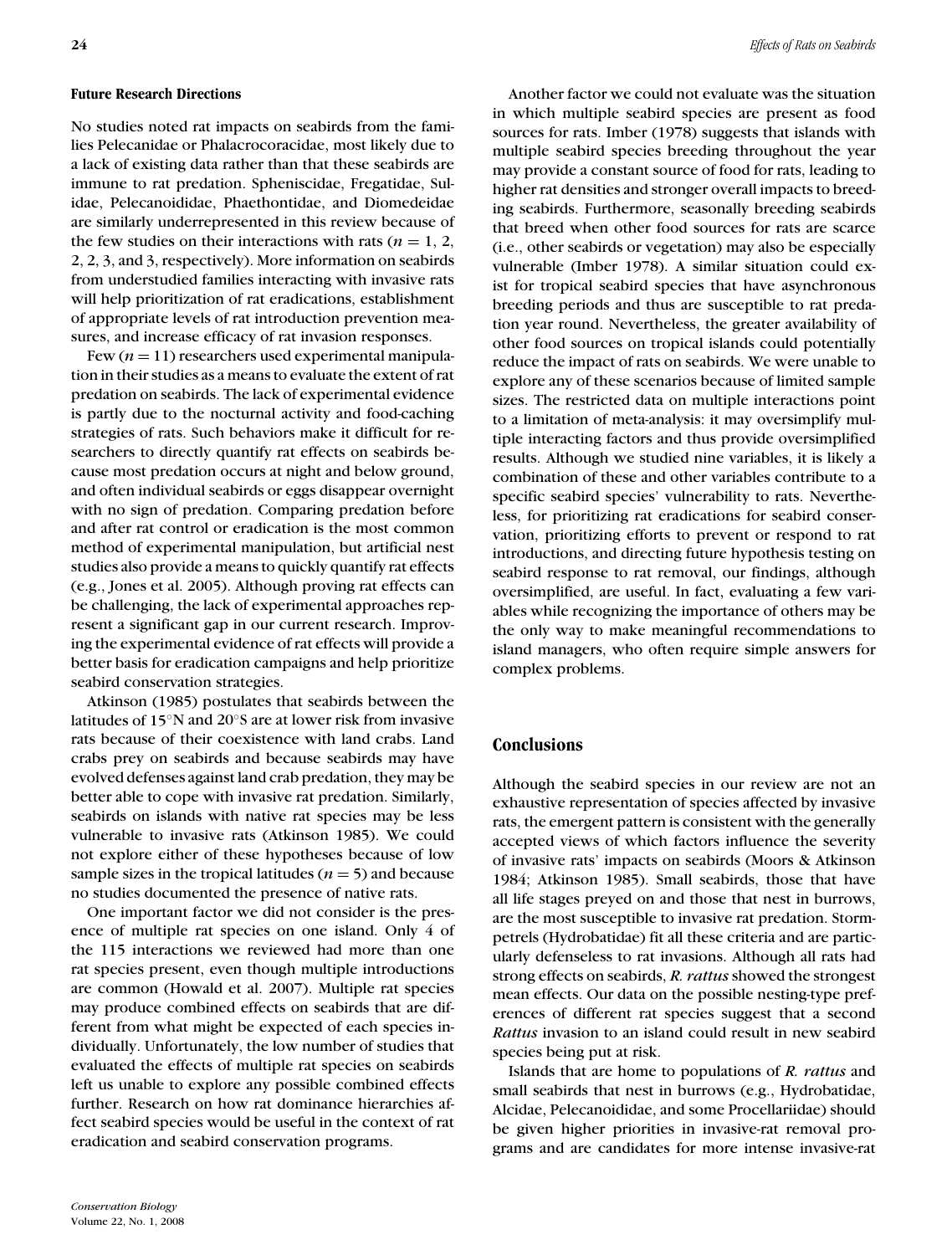prevention and introduction response programs than islands hosting seabirds with lower risk factors. Island habitats with lower potential for seabird population decimation are those with larger ground-nesting seabirds (e.g., Diomedeidae, Phaethontidae, and some Laridae) paired with any rat species, but especially *R. exulans* or *R. norvegicus*. Managers should be mindful of both seabird and rat characteristics when devising conservation and invasive-rat prevention strategies and when devising action plans should rat introduction occur. This is especially important because the species most affected by rats (smaller burrow or crevice nesters that are frequently nocturnal) are also the most difficult to census and thus monitor for signs of population changes, potentially leading to an underestimation of the impact of rats after introduction.

We emphasize that although our analysis provides useful factors to consider when prioritizing rat eradications, there are other components to prioritizing eradications. Economics, level of seabird endangerment, populationlevel impact to seabirds, conservation benefit for other island flora and fauna, and the likelihood of reinvasion are important considerations as well. Potential biotic interactions, including trophic cascades, mesopredator release, and interactions with other invasive species, along with island-specific considerations such as size and human presence should also be considered when prioritizing rat eradications. In short, seabird characteristics that affect seabird vulnerability to rats are just one important component of well-prioritized rat eradication programs.

Rats can affect adult seabirds that are as little as 27 g and as large as 2855 g and seabirds of all phylogenetic, behavioral, morphological, and life history variations. Thus, any current or future rat invasion on an island has the potential to be devastating to seabird populations on local scales and, in the case of a large proportion of a particular seabird species nesting on a single island, on global scales. Future research efforts should focus on experimentally quantifying rat effects, investigating the interaction of seabirds that coexist with native predators, and compiling data for understudied seabird families. Data gathered in these areas of research will assist in prioritizing landbased seabird conservation action, rat eradication, and invasive rat prevention plans.

## **Acknowledgments**

We are grateful to the staff of Island Conservation and Conservación de Islas for their support. Victoria University Wellington's herpetology group and Yale Forestry and Environmental Studies' ecology group provided thoughtful insight on this manuscript. New Zealand Department of Conservation and Landcare Research allowed us to access their libraries. Two anonymous reviewers greatly improved this manuscript.

## **Supplementary Material**

Variables that are not independent of each other and their significance levels; seabird species reviewed and their morphometric and life history characteristics; and study citations, locations, and assigned effect sizes and weights are available as part of the on-line article from http://www.blackwell-synergy.com/ (Appendix S1, S2, and S3, respectively). The author is responsible for the content and functionality of these materials.

#### **Literature Cited**

- Atkinson, I. A. E. 1985. The spread of commensal species of *Rattus* to oceanic islands and their effect on island avifaunas. Pages 35–81 in P. J. Moors, editor. Conservation of island birds. International Council for Bird Preservation, Cambridge, United Kingdom.
- Atkinson, I. A. E. 2002. Recovery of wildlife and restoration of habitats in New Zealand. Pacific Conservation Biology **8:**27–35.
- Brooke, M. de L. 2004*a*. The food consumption of the world's seabirds. Proceedings of the Royal Society of London Series B-Biological Sciences **271:**S246–S248.
- Brooke, M. de L. 2004*b*. Albatrosses and petrels across the world. Oxford University Press, New York.
- Calhoun, J. B. 1963. The ecology and sociology of the Norway rat. U.S. Public Health Service Publication **1008:**1–288.
- Cheng, J., Z. Xiao, and Z. Zhang. 2005. Seed consumption and caching on seeds of three sympatric tree species by four sympatric rodent species in a subtropical forest, China. Forest Ecology and Management **216:**331.
- Cuthbert, R. 2003. Sign left by introduced and native predators feeding on Hutton's shearwaters *Puffinus huttoni*. New Zealand Journal of Zoology **30:**163–170.
- Cuthbert, R., and G. Hilton. 2004. Introduced house mice *Mus musculus*: a significant predator of threatened and endemic birds on Gough Island, South Atlantic Ocean? Biological Conservation **117:**483– 489.
- Donlan, C. J., and C. Wilcox. 2007. Complexities of costing eradications. Animal Conservation **10:**154–156.
- Efron, B., and R. Tibshirani. 1993. An introduction to the boot strap. Chapman & Hall, New York.
- Feare, C. J. 1976. The exploitation of Sooty Tern eggs in the Seychelles. Biological Conservation **10:**169–181.
- Fleet, R. R. 1972. Nesting success of the red-tailed tropicbird on Kure Atoll. Auk **48:**651–659.
- Fukami, T., D. A. Wardle, P. J. Bellingham, C. P. H. Mulder, D. Towns, G. W. Yeates, K. I. Bonner, M. S. Durrett, M. N. Grant-Hoffman, and W. M. Williamson. 2006. Above- and below-ground impacts of introduced predators in seabird-dominated island ecosystems. Ecology Letters **9:**1299–1307.
- Gaston, A. J., and I. L. Jones. 1998. The auks. Oxford University Press, New York.
- Haynes, A. M. 1987. Human exploitation of seabirds in Jamaica. Biological Conservation **41:**99–124.
- Howald, G., C. J. Donlan, B. R. Tershy, D. A. Croll, J. Russell, A. Saunders, and M. Clout. 2007. Invasive rodent eradications on islands. Conservation Biology **21:**1258–1268.
- Imber, M. J. 1978. The effects of rats on breeding success of petrels. Pages 67–71 in P. R. Dingwall, I. A. E. Atkinson, and C. Hay, editors. The ecology and control of rodents in New Zealand nature reserves. Department of Lands and Survey, Wellington.
- Irons, D. B., R. G. Anthony, and J. A. Estes. 1986. Foraging strategies of Glaucous-winged Gulls in a rocky intertidal community. Ecology **67:**1460–1474.